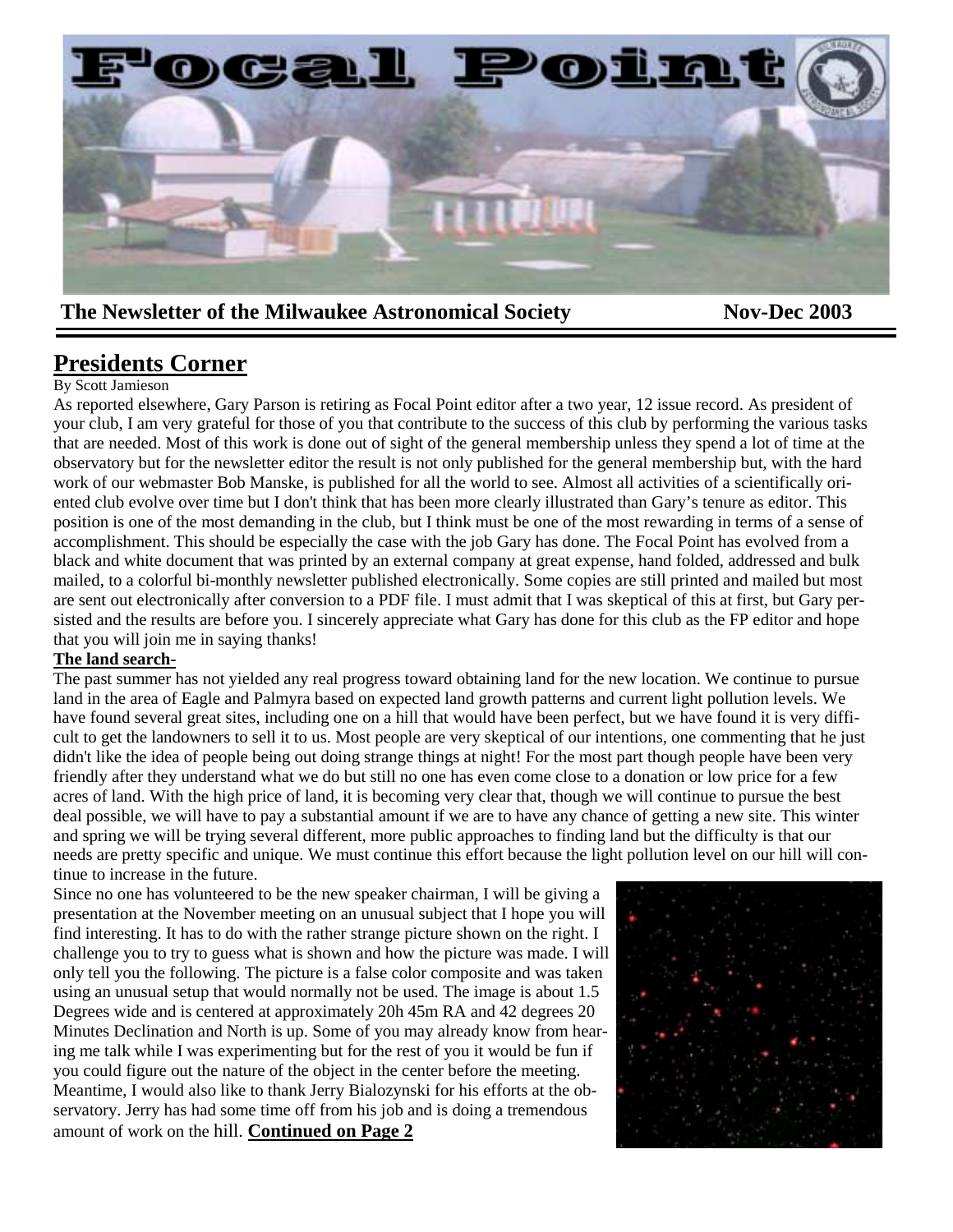**2** Keeping the grounds and the equipment running is a continual struggle so thanks to all of you that have helped out this year.

## **MAS General Meetings**

The next General meeting will be held on November 21st at 8:00pm at the observatory. See map below



## **Welcome New MAS Members**

We would like to welcome nine new members: Josh Gozdzialski from Rockford IL. Robert Kemka from Muskego Jason Chesley from Milwaukee Brian Pierce from New Berlin Claarence Bergs and family from New Berlin. Cindy Kilkenny and family from Brookfield Casmir(Caz) Laska and family from Brookfield Chad Kopca from Milwaukee Bethany Reilly from New Berlin.

As new members please don't be afraid to ask questions about the club and what kind of work we do for the astronomical community. On the last page of this newsletter you will find a list of board members and key holders please don't hesitate to call the board members if you have any questions what so ever. Every Saturday night the club is open to the members to use our telescopes and imaging equipment. After a short training session with the keyholder you will be on your way looking at our universe. If you have questions about going there call the key holder for that particular Saturday and he can answer any questions you might have.

### **Library News**

By Scott Laskowski

The Royal Astronomical Society of Canada Ob- great way to get to know everyone. **servers Hand Book-2004,** will be available at fu-

ture meetings. This is the best resource amateurs have as an ephemeredes for the year. These ephemeredes include data by month of the moon, planets, their satellites, asteroids, occultation's, eclipses, and rise and set times. Not just the solar system but information includes all kinds of star, galaxies, their coordinates and maps. This book is highly recommended by experienced MAS members. The publisher's price in the United States is \$25.95. The MAS buys in quantity so we receive a substantial discount. The price this year once again is only \$15.00 so take advantage while the supply lasts.

#### **Library Information**

New members or those no acquainted with the MAS library may not be aware that outr library is probably one of the most extensive private Astronomy collections in Wisconsin. Our resources include over 500 books, charts and Atlases. We have over 24 VHS video tapes, computer disks and over 1200 slides. The major portion of our library material is located in the Zemlock (25" Z scope downstairs) building offices. These items may be borrowed by any member in good standing any Saturday night that the club is open or at our monthly meetings or by making arrangements with a key holder. Certain items may not be borrowed they include magazines, charts-atlases, vertical file papers and articles or any other items not specified. Under special circumstances like research projects or lectures historical and other items may be procured by contacting myself Scott Laskowski at a meeting or call me at 414-421-3517.

## **MAS Annual Christmas Party**



Will be held at the observatory on December 6th. Social hour will start at 5:00 pm and Pizza will be served around 6:00 pm. So come on out and have some good conversation, Beer, Soda and great fun. All members

and there families are invited. If the skies are clear the probabilities are pretty high that there will be some viewing through the telescopes. If you are a new member this will be a good way to

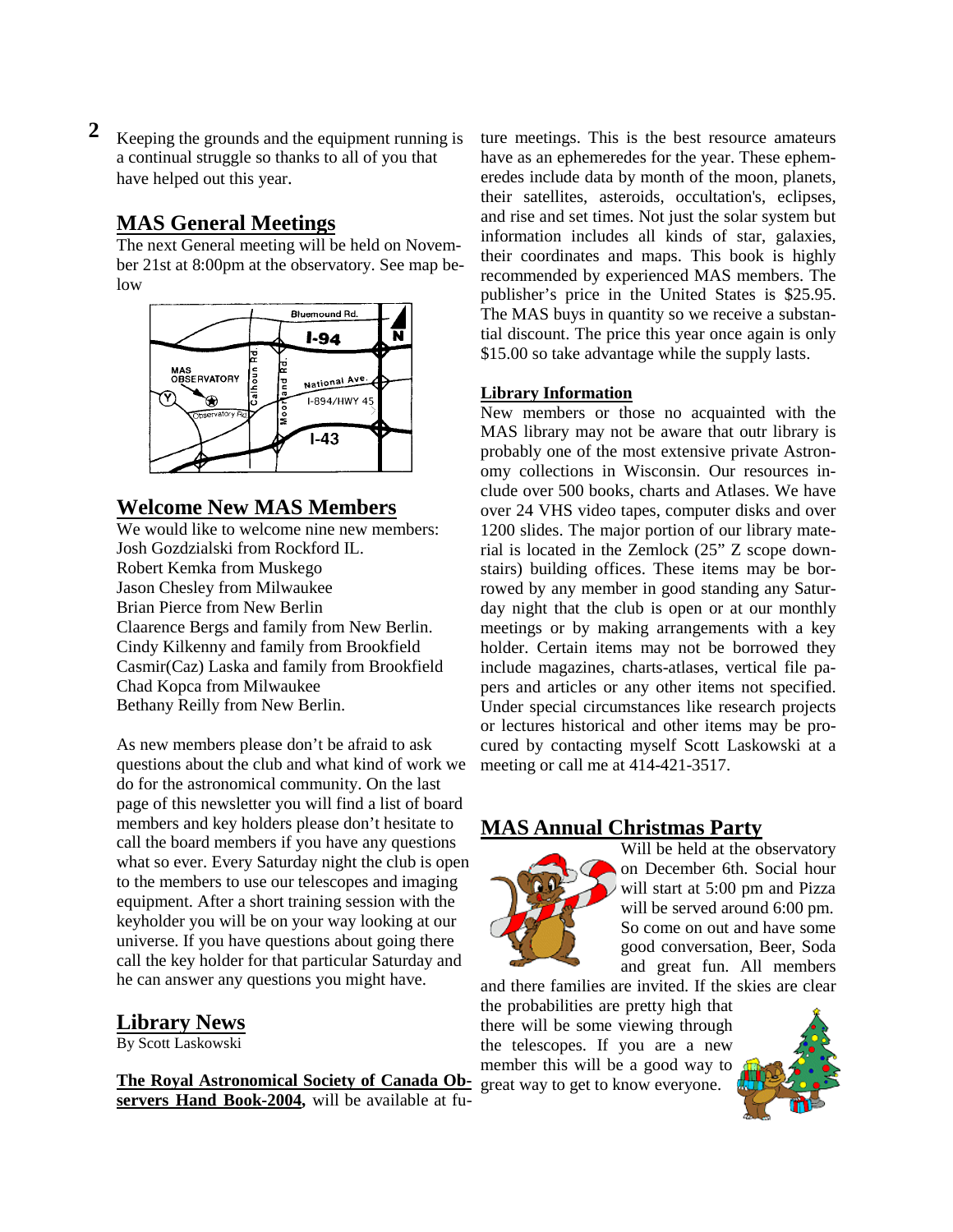# **3 Member Guide Being Proposed and We Need Your Help!!!!**

To all of our new members - greetings! In order to help you become active members of MAS as quickly as possible, Scott Berg has volunteered to write a new member's guide. It will include sections on the society's organization, rich history and operation of equipment.

To create the guide, Scott is asking all members for ideas on what should be included. What do you wish you had been told when you joined? What little idiosyncrasy have you found in one of the MAS scopes and how do you get around it? We want to include as much MAS specific information as we can. Any articles, photos or ideas would be appreciated.

In addition to a printed manual, Scott would like to create a CD with information on MAS and astronomy in general. Do you have any favorite photos, electronic images, articles, monographs, manuals, software, PowerPoint presentations, spreadsheets, etc. that you think would be helpful to other members? We can pack a lot of information on a CD and we would like items for all interests and levels of expertise. Your originals will copied and returned to you as quickly as possible.

If you have anything you would like included, please contact: Scott Berg, 18115 Whippletree Lane, Brookfield, Wisconsin 53045, or Telephone him at 262-797-8772. Scott can also be contacted via email at scott@scottberg.com.

## **MAS Endowment Fund**

MAS would like to thank the following members for there generosity in donating money to the endowment fund. They are:

Dan Yanko, John Bonow, Dr. Benard & Marie Sandler, Joe Payne, Carlos Perez Pena. If anyone else cares to donate it can be done anytime just contact Chris Weber our treasurer or Lee Keith.

# **Albrecht Moving Fund Update**

MAS would also like to thank all the members who have donated money to the Albrecht moving fund as of October 31st we have \$3,377.96. Any and all donations are greatly appreciated.

# **Note from the Editor**

I just wanted everyone to know how much I have enjoyed being the editor of the Focal Point for the last two years. I had big shoes to fill when Rudy Poklar had to give the position up and didn't really know what I got myself into. Although I have found the job to be challenging I have loved the time I have spent putting out the FP every other month.

I hope you have enjoyed the modernization of the FP and also receiving it by email now. Right now 130 members are receiving the FP by email and only 33 get it by U.S. Mail. Sending it out by email has saved the club hundreds of dollars a year. I also hope you have liked the color pictures in the FP and the new banner.

I would like to thank all the members who have contributed many articles for the Focal Point especially Scott Jamieson and Gerry Samolyk. At this time I have to give up being the editor of the FP because of health reasons. I would like to ask someone to volunteer to take over for me. I have everything on CD's and would be more than happy to help with the first one or two publications. It's a job that is absolutely a must as it has been said the Focal Point is the life blood of the MAS. I have been in several clubs now and it always seems the same, there are only a few members that do all the work and all the other members reap the reward. Please don't let this happen to our great club. We have been asking for a speaker chairman for months now and no one has stepped up to do the job. I know every ones life is full of stressors and liabilities but please make time for the MAS so it can be enjoyed for years to come by many members. If you would like to volunteer for the Editors job or the speaker coordinator for the general meetings please contact MAS President Scott Jamieson at **262-896-0119** or email him at **sjamiem16@aol. com**. Thank you Gary Parson

# **Total Lunar Eclipse Party**

## By Henry Gerner

Astronomy magazine has invited the MAS to help with the "total lunar eclipse party" which will be cosponsored by WISN Channel 12 at Memorial Park, located next to the Art Museum in Milwaukee. The lunar eclipse is Saturday, November 8th. I hope our membership will provide a good showing for the Public! Please bring your Binoculars, or telescopes to the Lake Front. Astronomy magazine has said they are planning to have drawings on telescopes possibly, as well as other items.